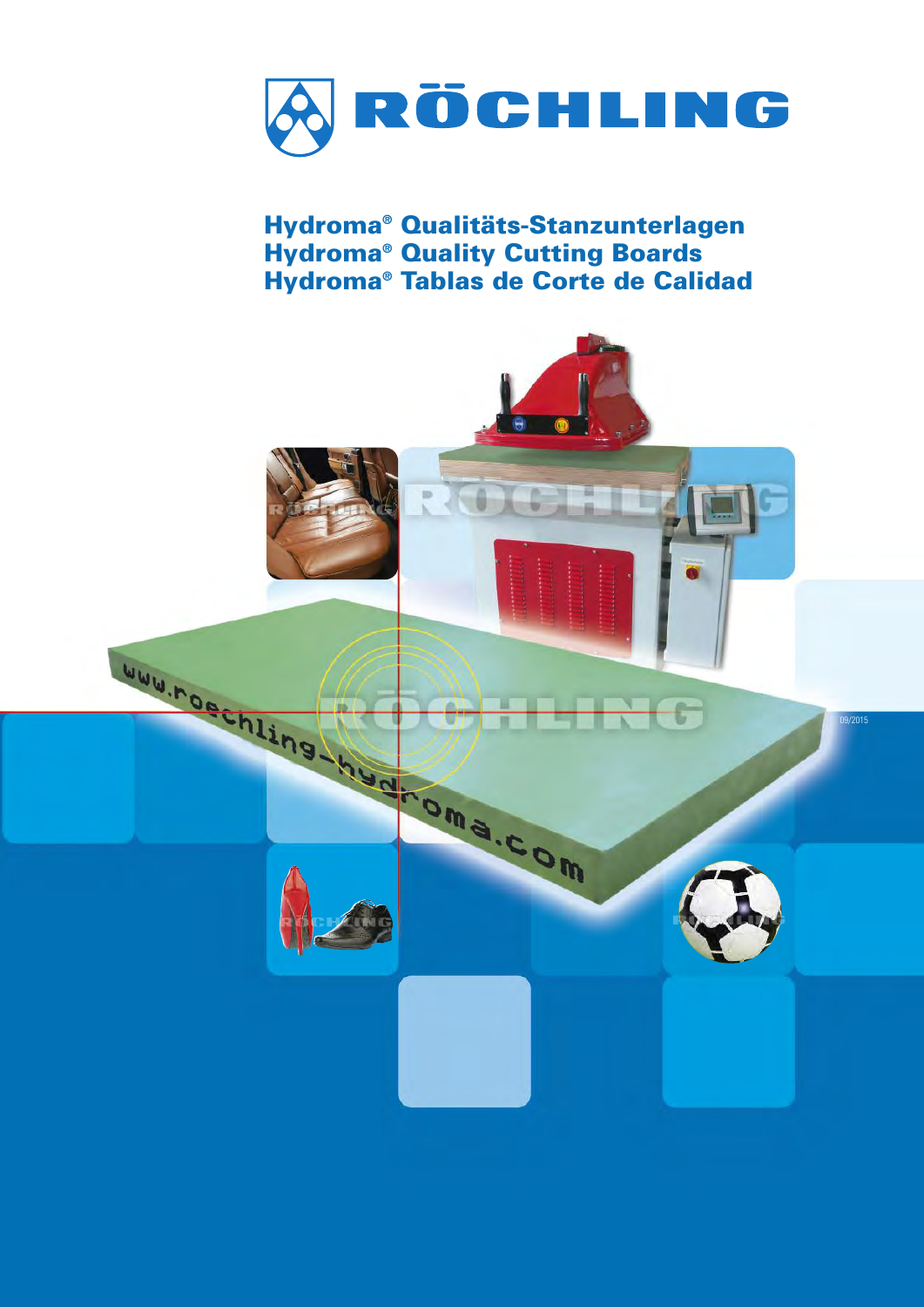# **Hydroma® – Qualitäts-Stanzunterlagen Hydroma® – Quality Cutting Boards Hydroma® – Tablas de Corte de Calidad**

Röchling Hydroma ist seit vielen Jahrzehnten ein zuverlässiger Partner für die Herstellung und Lieferung von Stanzunterlagen. Überall, wo es um das Stanzen von Weichmaterialien geht, ist Röchling Hydroma präsent, entweder als Erstausrüster für den Stanzmaschinenbau oder bei den Anwendern für den Ersatzbedarf.

Ehemals selbst Hersteller von Stanzmaschinen, verfügt Röchling Hydroma im Markt über den einmaligen Know-how-Mix aus beiden Bereichen – der Stanztechnik sowie der Kunststoffherstellung und -verarbeitung.

Als Unternehmen der Röchling-Gruppe profitieren Röchling Hydroma-Kunden von der Innovationskraft und der Marktkenntnis eines Weltmarktführers in der Herstellung von Halbzeugen und Fertigteilen aus thermo- und duroplastischen Kunststoffen.

Röchling Hydroma is a reliable partner for the manufacture and supply of cutting boards for many decades. Wherever cutting of soft materials is involved, Röchling Hydroma is present – be it as an initial equipment provider for cutting machine construction or with the users for replacement demands.

Having formerly been a manufacturer of cutting machines itself, Röchling Hydroma has the unique know-how mix from both areas in the market – i.e. of cutting technique as well as of plastics manufacture and processing.

As a member of the Röchling Group, Röchling Hydroma can offer its customers advantages through innovative power and market knowledge as a world market leader in the manufacture of semi-finished goods and finished parts made from thermoplastic and composite materials.

Röchling Hydroma es desde hace muchos decenios un colaborador fiable para la fabricación y el suministro de tablas de corte. Allá donde se trate de cortar materiales blandos, Röchling Hydroma está presente, ya sea como primer proveedor para la construcción de troqueladoras, o como proveedor de repuestos al usuario.

Röchling Hydroma, que antes fue fabricante de troqueladoras, dispone en el mercado de una combinación única del know-how de ambos campos – técnica de troquelado, así como de la fabricación y transformación de plásticos.

Como empresa del Grupo Röchling, los clientes de Röchling Hydroma se benefician de la fuerza innovadora y del conocimiento del mercado de un líder en el mercado mundial en la fabricación de productos semiterminados y piezas acabadas de termoplásticos y termoestables.

#### **Optimales Stanzergebnis**

Bei Materialauswahl und Herstellungsprozessen lässt Röchling Hydroma praxisbezogene Kenntnisse in die Produkte einfließen. Zielsetzung ist ein optimales Stanzergebnis, höchste Genauigkeit und lange Lebensdauer von Stanzunterlage und -werkzeug. Die Oberflächen von Hydroma®-Qualitäts-Stanzunterlagen sind standardmäßig beidseitig glatt, blankgepresst oder gehobelt, oder auf Wunsch für das Verkleben von Platten einseitig aufgeraut. Hydroma®- Qualitäts-Stanzunterlagen sind in allen marktüblichen Abmessungen lieferbar.

#### **Optimum cutting result**

In the material selection and manufacturing processes, Röchling Hydroma inserts its special knowledge into the products, the objective being an optimum cutting result, maximum accuracy and long service life of the cutting board and tool. The surfaces of Hydroma® Quality Cutting Boards are smooth on both sides, bright-pressed or planed as standard, or roughened on one side for the bonding of sheets. Hydroma® Quality Cutting Boards are available in all dimensions commonly encounterd in the market.

#### **Óptimo resultado de corte**

Röchling Hydroma aplica sus conocimientos especiales a los productos, tanto en la elección del material como en los procesos de fabricación. El objetivo es lograr un óptimo resultado de corte, la máxima exactitud y larga duración de la tabla de corte y del troquel de corte. Las superficies de las Tablas de Corte de Calidad Hydroma® del tipo estándar son lisas por ambas caras, moldeadas en brillante o cepilladas, o a petición, ásperas por una cara para el pegado de placas. Las Tablas de Corte de Calidad Hydroma® se suministran en todas las medidas usuales en el mercado.





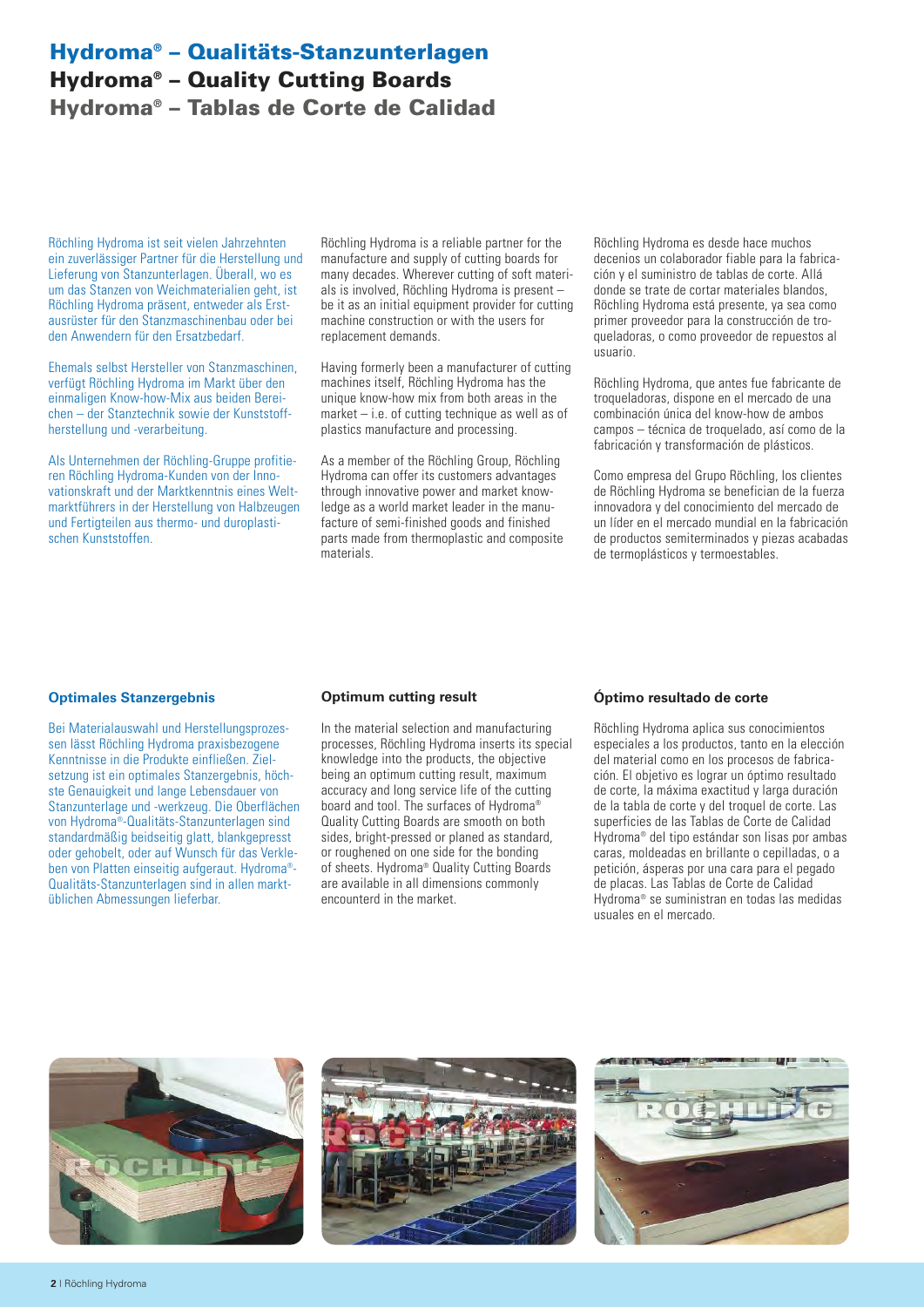# **Anwendungsgebiete Application Campos de aplicación**

#### **Anwendungsgebiete**

Hydroma®-Qualitäts-Stanzunterlagen gibt es passend für alle Stanzmaschinenfabrikate, Stanzverfahren und -werkzeuge:

- Schwenkarm-Stanzmaschinen
- Brücken-Stanzmaschinen
- Karrenbalken-Stanzmaschinen
- Rollen- und Brücken-Stanzanlagen

Hydroma®-Qualitäts-Stanzunterlagen sind beidseitig bestanzbar und für das Stanzen aller Weichmaterialien geeignet:

- Leder, LEFA
- Sohlenmaterial, Gummi
- Dichtungen
- Textilien, Filz, Vlies
- Schaumstoff, Polstermaterial
- Papier, Pappe, Karton
- Folien

#### • Thermoplastische Materialien

#### **Uses**

Hydroma® Quality Cutting Boards are available as perfectly suitable boards for all types of cutting machines, cutting processes and tools:

- swing-arm cutting machines
- bridge cutting machines
- travelling head cutting machines
- roller and bridge type cutting installations

Hydroma® Quality Cutting Boards can be used from both sides and are suitable for cutting all types of soft materials:

- leather, leather fibre material
- sole materials, rubber
- gaskets
- textiles, felt, fleece
- foam plastics, upholstery material
- paper, cardboard, carton
- foils
- thermoplastic materials

#### **Campos de aplicación**

Hay Tablas de Corte de Calidad Hydroma® adecuadas para todas las marcas de troqueladoras, procedimientos de troquelado y troqueles de corte:

- Troqueladoras de brazo giratorio
- Troqueladoras de puente
- Troqueladoras de carro
- Troqueladoras de rodillos y de puente

Las Tablas de Corte de Calidad Hydroma® se pueden troquelar por ambas caras y son idóneas para cortar todo tipo de materiales blandos:

- Cuero, materiales de fibra de piel
- Suelas, caucho
- Juntas
- Textiles, fieltro, napa
- Espuma, material de acolchado
- Papel, cartón, cartulina
- Láminas
- Materiales termoplásticos









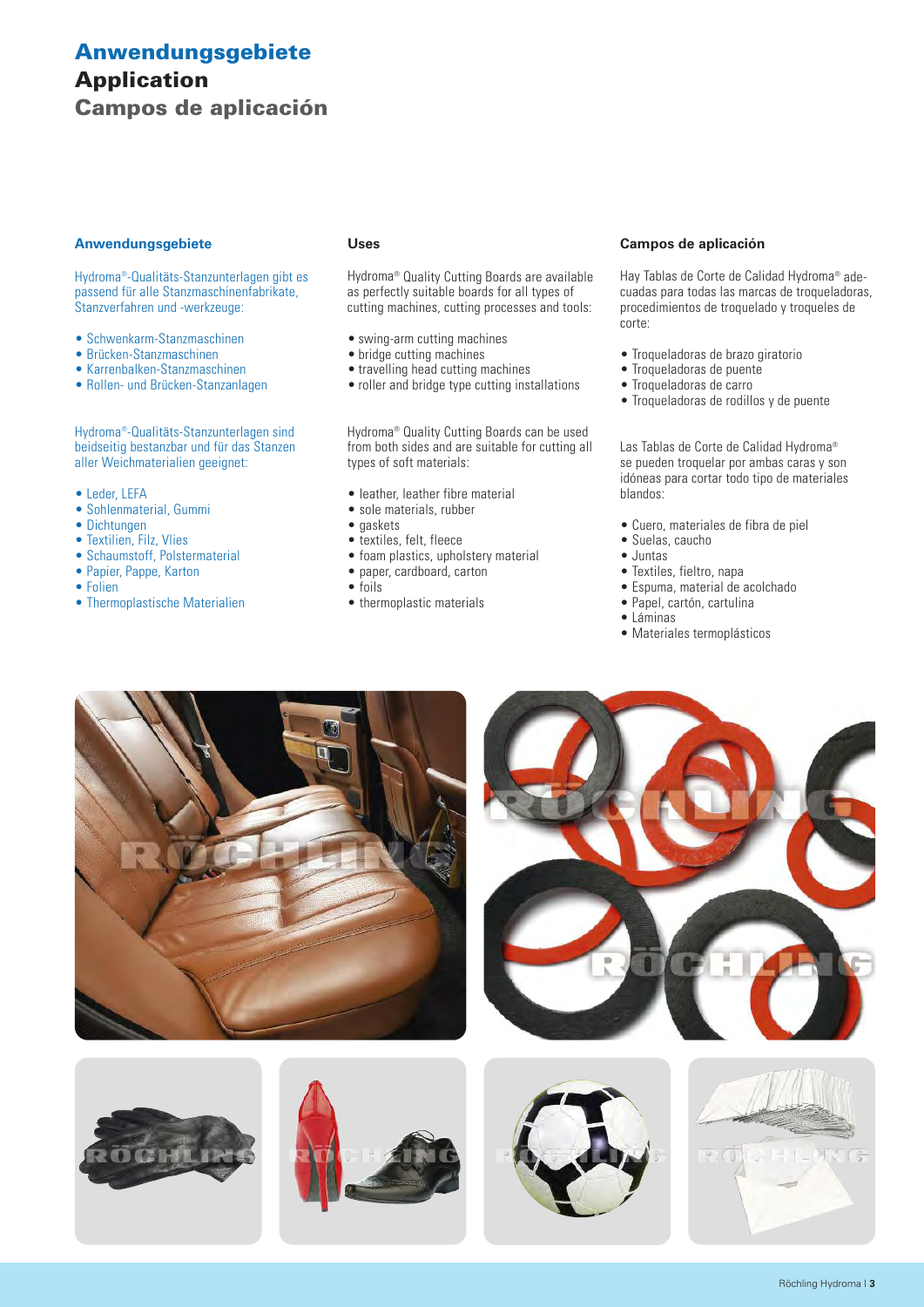# **Lieferprogramm Production range Programa de produccion**

#### **HY 71 Grün**

**Einsatz** Schuh-, Leder- und Papierindustrie

**Stanzgut**

Leder, Lefa, Papier, Kartonagen (rund mit Innenbohrung: für Briefumschläge)

# **HY 71 Green**

**Uses** Shoe, leather and paper industry

#### **Cutting materials**

Leather, leather fibre material, paper, cardboard articles (round with inner bore: for envelopes)

#### **HY 71 Verde**

#### **Aplicación**

Industria del calzado, del cuero y del papel

#### **Material a troquelar** Cuero, materiales de fibra de piel, papel, cartonajes (redondo con

perforación interior: para sobres de cartas)



# **HY 72 Rotbraun**

**Einsatz Schuhindustrie** 

**Stanzgut** Leder, Weichmaterialien **Uses** Shoe industry

**Cutting materials** Leather, soft materials

**HY 72 Red-Brown**

#### **HY 72 Rojo-Marron**

**Aplicación** Industria del calzado

**Material a troquelar** Cuero, materiales blandos



#### **HY 73 Bunt**

**Einsatz** Mehrzweck-Stanzunterlagen für Schwenkarm-Stanzmaschinen

**Stanzgut** Leder, Sohlenmaterialien

# **HY 73 Multicoloured Uses** Multi-purpose cutting boards for

swing-arm cutting machines **Cutting material** Leather, sole materials

#### **HY 73 Multicolor**

**Aplicación** Tablas de corte universales para troqueladoras de brazo giratorio

**Material a troquelar** Cuero, materiales para suelas

# **HY 76 Grau**

**Einsatz** Stanzunterlage und Deckplatte für das Sandwich-Stanzverfahren auf Rollen-Stanzanlagen

Stanzunterlage für universellen Einsatz auch als Einweg-Stanzunterlage in 3 - 12 mm Stärke

Textilien, Filze, Vliese, Schaumstoffe, Leder, Sohlenmaterialien, Gummi, Folien u.a. Weichmateri-

**Stanzgut** Leder, Schaumstoffe

# **Uses**

**HY 76 Grey**

Cutting board and cover plate for sandwich cutting methods on roller cutting installations

**Cutting materials** Leather, foam plastics

**HY 78 Natural**

# **HY 76 Gris**

#### **Aplicación**

Tablas de corte y placa de cubierta para el procedimiento de troquelado tipo sandwich en troqueladoras de rodillos

**Material a troquelar** Cuero, espuma

# **HY 78 Natur**

**Einsatz**

**Stanzgut**

alien

**Uses** Cutting board for universal use; also as one-way cutting board of 3 - 12 mm thickness

#### **Cutting material**

Textiles, felts, fleeces, foam plastics, leather, sole materials, rubber, foils and other soft materials

# **HY 78 Natural**

#### **Aplicación**

Tablas de corte de aplicación universal también como tablas de corte de un sólo uso en espesores de 3 - 12 mm

#### **Material a troquelar**

Textiles, fieltros, napas, espuma, cuero, materiales para suelas, caucho, láminas y otros materiales blandos





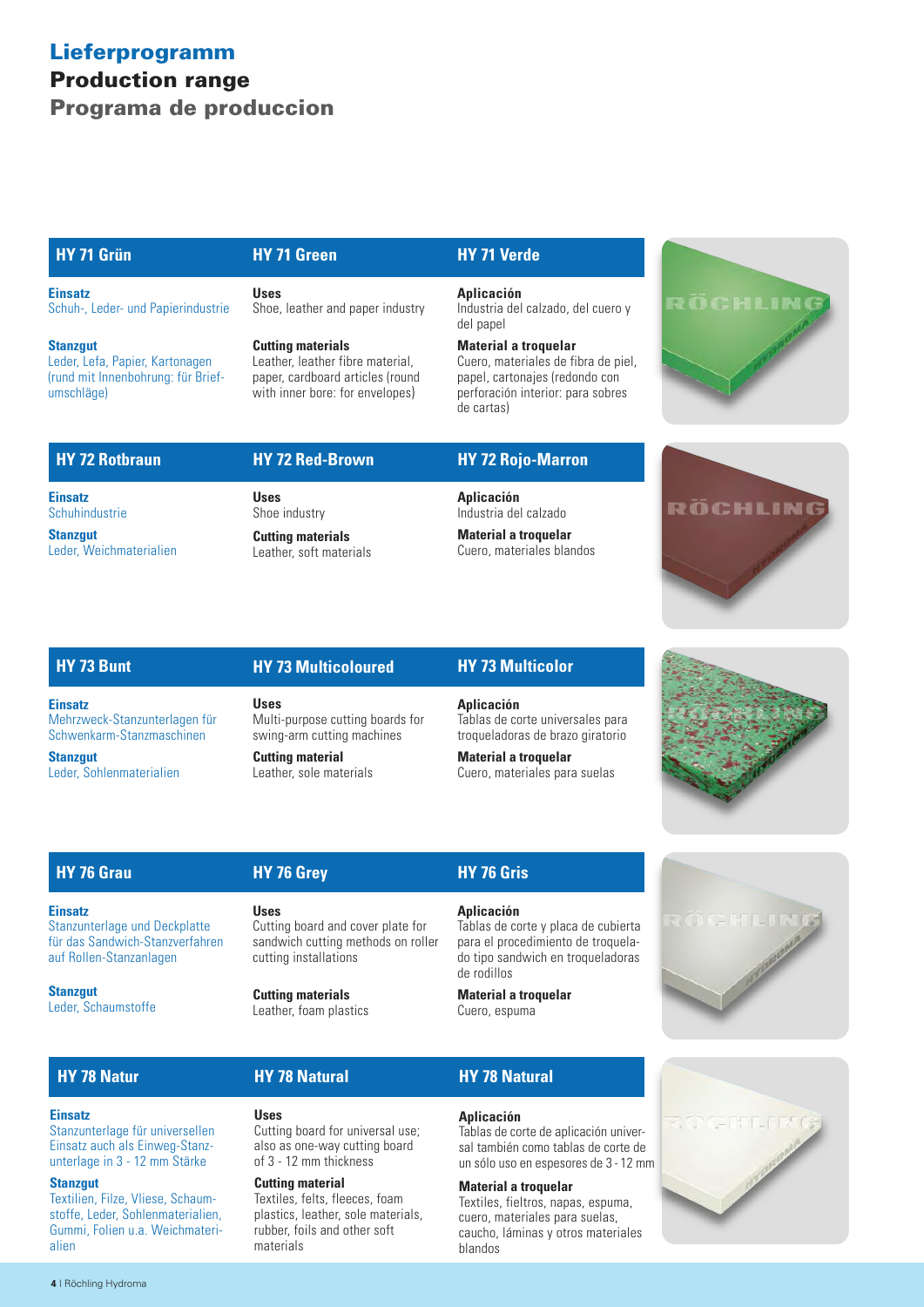# **Lieferprogramm Production range Programa de produccion**



#### **HY 81 Kontakt-Elektronik**

(mit Alugewebe-Einlage)

**Einsatz** auf elektronischen Kontakt-Stanzmaschinen

**Stanzgut** Leder, Textilien (with aluminium web circuit)

**HY 81 Contact-Electronic**

**Uses** On electronic contact-cutting machine

**Cutting materials** Leather, textiles

#### **HY 81 Contacto-Electrónico**

(con suplemento de tejido de aluminio)

**Aplicación** en troqueladoras de contacto electrónicas

**Material a troquelar** Cuero, textiles



# **RUDGERILIE**

**HY 82 Flexamon-Spezial**

**Einsatz** auf Brücken- und Rollen-Stanzanlagen

**Stanzgut** Textilsynthetics u.a. Weichmaterialien

#### **HY 82 Flexamon-Special**

**Uses** On bridge and roller type cutting installations

**Cutting materials** Textile synthetics and other soft materials

#### **HY 82 Flexamon-Especial**

**Aplicación** en troqueladoras de puente y de rodillos

**Material a troquelar** Textiles sintéticos y otros materiales blandos

# **HY 84 Perlamon**

**Einsatz** universell, besonders auf Rollen-Stanzanlagen

**Stanzgut** Textilsynthetics u.a. Weichmaterialien

**Einsatz**

#### **HY 84 Perlamon**

**Uses** Universal, especially on roller type cutting installations

**Cutting materials** Textile synthetics and other soft materials

## **HY 84 Perlamon**

**Aplicación** universal, especialmente en troqueladoras de rodillos

**Material a troquelar** Textiles sintéticos y otros materiales blandos



| <b>HY 40 Glasklar</b>                                                                       | <b>HY 40 Translucent</b>                                                     |
|---------------------------------------------------------------------------------------------|------------------------------------------------------------------------------|
| <b>Einsatz</b><br>Schneidunterlage für den<br>Handzuschnitt, z.B. in Modell-<br>abteilungen | <b>Uses</b><br>Cutting board for manual cuts,<br>e.g. in pattern departments |

#### **HY 40 Transparente**

**Aplicación**

Tablas de corte para el corte manual, por ejemplo en departamentos de maquetas



# **HY 30 LH Leichtholzblock**

## **HY 30 LH Plywood Block**

Unterbau für Hydroma®-Qualitäts-Stanzunterlagen-Kombinationen

**Uses** Base for Hydroma® Quality Cutting Board combinations

#### **HY 30 LH Bloque de Madera Ligera**

#### **Aplicación**

Base para combinaciones de Tablas de Corte de Calidad Hydroma®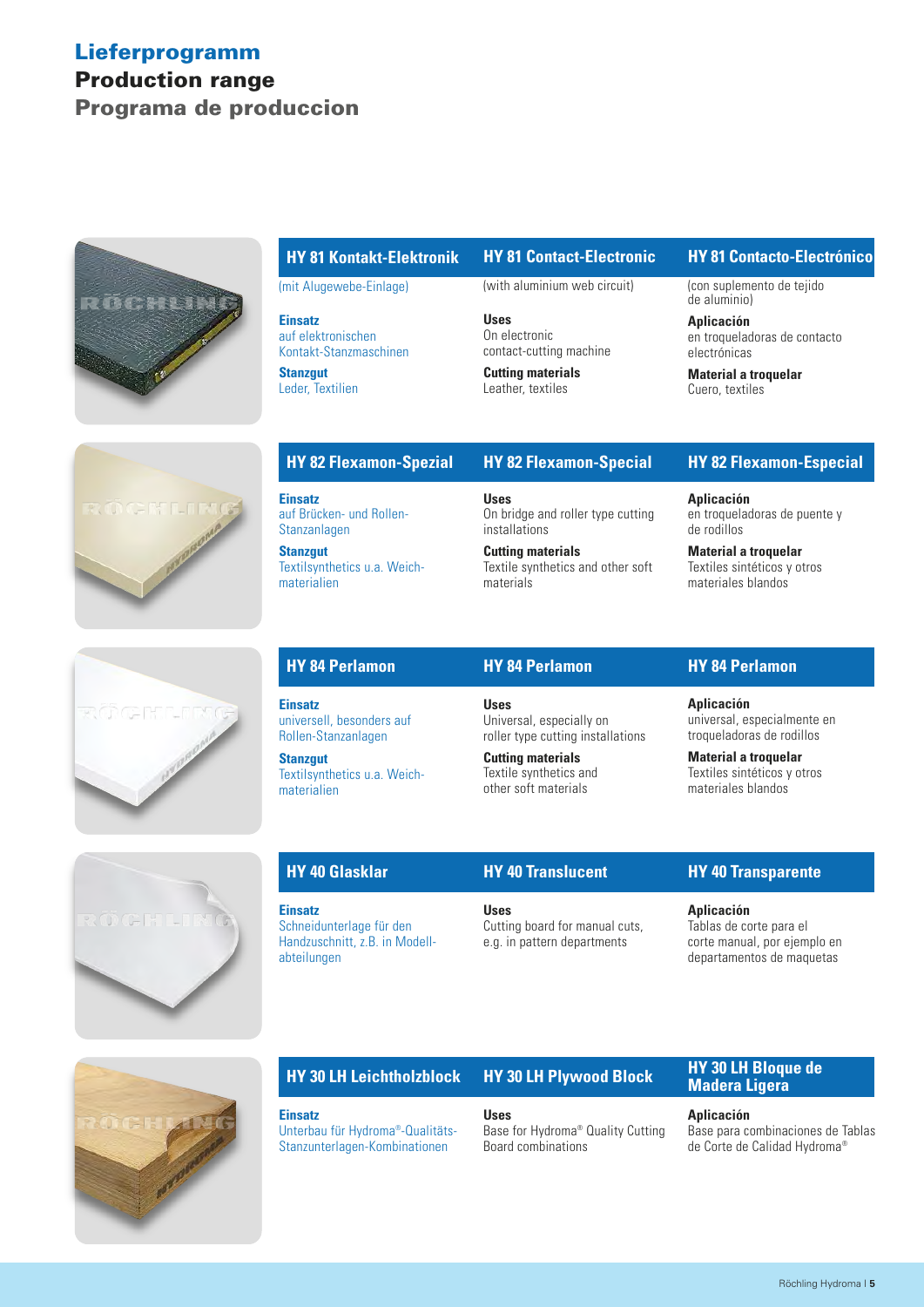# **Wettbewerbsvorteil durch Innovation Competitive advantages through innovation Ventajas competitivas mediante innovación**







#### **Wettbewerbsvorteile durch Innovation**

Das Thema Innovation hat bei Röchling höchste Priorität. So präsentieren wir dem Markt Produktentwicklungen, die unseren Kunden Wettbewerbsvorteile bieten.

In unseren gut ausgestatteten Werkstofflabors und in enger Kooperation mit Lieferanten, Wissenschaftlern und Instituten entwickeln wir zu den Aufgabenstellungen unserer Kunden neue Produkte und Herstellungsverfahren.

Das Qualitätsmanagementsystem unserer Unternehmen nach DIN EN ISO 9001:2008 ff. wird regelmäßig in Audits überprüft und dessen Einhaltung sichergestellt. Außerdem unterziehen wir unsere Produkte in allen Phasen des Produktionsprozesses permanenten Kontrollen.

Durch die Mitarbeit in zahlreichen Gremien und Ausschüssen stellen wir uns aktiv in den Dienst der Branchen und definieren so die Qualitätsstandards der Zukunft.

#### **Competitive advantages through innovation**

At Röchling, our top priority is innovation. This allows us to present the market with product developments that provide our customers with competitive advantages.

We develop new products and manufacturing processes to fit the specific problem definitions of our customers in our excellently outfitted materials laboratory, and in close cooperation with suppliers, scientists and institutes.

Our quality management system is regularly inspected in audits in accordance with DIN EN ISO 9001:2008 ff. and its compliance ensured. Moreover, our products undergo ongoing controls in all phases of the production process.

We actively engage in serving the industries through our collaboration with numerous advisory boards and committees, and thus, help define the quality standards of the future.

#### **Ventajas competitivas mediante innovación**

En Röchling, el tema de la innovación tiene una máxima prioridad. De esta forma presentamos al mercado desarrollos de productos que ofrecen ventajas competitivas a nuestros clientes.

En nuestro bien equipado laboratorio de materiales y en estrecha cooperación con proveedores, científicos e institutos desarrollamos nuevos productos y procesos de producción para las distintas tareas de nuestros clientes.

El sistema de gestión de la calidad de nuestra empresa según la norma DIN EN ISO 9001:2008 y siguientes se comprueba regularmente en auditorías y se garantiza su cumplimiento. Además, nuestros productos se controlan permanentemente en todas las fases del proceso de producción.

Gracias a la participación en numerosos organismos y comités trabajamos de forma activa con los sectores y definimos de esta forma los estándares de calidad del futuro.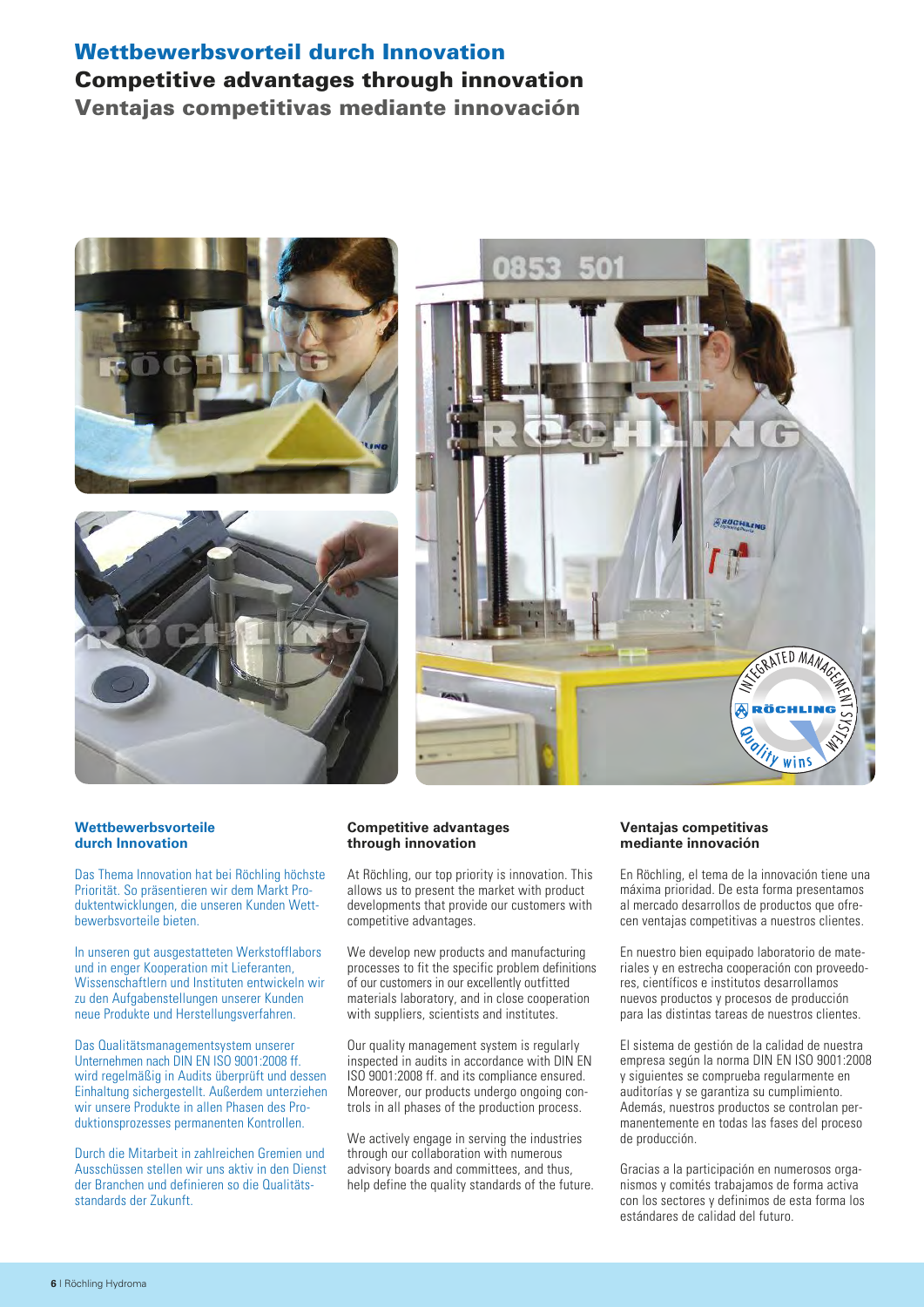# **Technische Daten Technical Data Características técnicas**

| <b>Hydroma®</b><br>- Qualitäts-Stanzunterlagen<br>- Quality Cutting Boards<br>-Tablas de Corte de Calidad            | Prüfmethodel<br><b>Test method</b><br><b>Méthodo</b><br>de control | <b>Einheit</b><br><b>Unit</b><br><b>Unidad</b> | <b>HY 71</b><br>Grün<br><b>Green</b><br><b>Verde</b> | <b>HY 72</b><br><b>Rotbraun</b><br><b>Red-Brown</b><br><b>Rojo-Marron</b> | <b>HY 73</b><br><b>Bunt</b><br><b>Multicoloured Grey</b><br><b>Multicolor</b> | <b>HY 76</b><br>Grau<br><b>Gris</b> | <b>HY 78</b><br><b>Natur</b><br><b>Natural</b> | <b>HY 81</b><br><b>Kontakt-Elektronik</b><br><b>Contact-Electronic</b><br><b>Contacto-Electrónico Flexamon-Especial</b> | <b>HY 82</b><br><b>Flexamon-Spezial</b><br><b>Flexamon-Special</b> | <b>HY 84</b><br><b>Perlamon</b> |
|----------------------------------------------------------------------------------------------------------------------|--------------------------------------------------------------------|------------------------------------------------|------------------------------------------------------|---------------------------------------------------------------------------|-------------------------------------------------------------------------------|-------------------------------------|------------------------------------------------|-------------------------------------------------------------------------------------------------------------------------|--------------------------------------------------------------------|---------------------------------|
| <b>Shore-Härte D</b><br><b>Shore-Hardness D</b><br>3 sec.<br><b>Dureza Shore D</b>                                   | <b>ISO 868</b>                                                     |                                                | 71                                                   | 72                                                                        | 73                                                                            | 76                                  | 78                                             | 81                                                                                                                      | 82                                                                 | 84                              |
| Kerbschlagzähigkeit<br>Notched impact strength 23°C/Charpi<br>Resistencia al impacto con entalla                     | <b>ISO 179</b>                                                     | $mJ/mm^2$                                      | 15                                                   | 15                                                                        | $6\phantom{1}$                                                                | 9                                   | 9                                              | $6\overline{6}$                                                                                                         | 8                                                                  | $6\phantom{1}$                  |
| <b>E-Modul aus Biegeversuch</b><br><b>Modulus of elasticity in flexion</b><br>Módulo de elasticidad de flexión       | ISO 527-1                                                          | $N/mm^2$                                       | 900                                                  | 950                                                                       | 1100                                                                          | 1300                                | 1300                                           | 3500                                                                                                                    | 2500                                                               | 3000                            |
| <b>Reißdehnung</b><br><b>Elongation at break</b><br>Alargamiento a la rotura                                         | ISO 527-1                                                          | $\frac{9}{6}$                                  | >100                                                 | $>100$                                                                    | >50                                                                           | $>100$                              | >100                                           | >50                                                                                                                     | >50                                                                | >50                             |
| Anwendungstemperatur, kurzzeitig<br><b>Service temperature, short-time</b><br>Temperatura de servicio, corto tiempo  |                                                                    | $^{\circ}$ C                                   | $-10/+90$                                            | $-10/+90$                                                                 | $0/+110$                                                                      | $0/+110$                            | $0/+110$                                       | $RT/+120$                                                                                                               | $RT/+120$                                                          | $RT/+120$                       |
| <b>Linearer Ausdehnungskoeffizient</b><br><b>Coefficient of linear expansion</b><br>Coeficiente de dilatación linear | <b>DIN 53752</b>                                                   | 1/K                                            | $15.10^{-5}$                                         | $15 \cdot 10^{-5}$                                                        | $15 \cdot 10^{-5}$                                                            | $15 \cdot 10^{-5}$                  | $15 \cdot 10^{-5}$                             | $15 \cdot 10^{-5}$                                                                                                      | $8.10^{-5}$                                                        | $8.10^{-5}$                     |

Diese Daten sind reine Beschaffenheitsangaben und führen nur bei ausdrücklicher Vereinbarung zu kaufvertraglichen Zusicherungen.

The data is provided purely for information and shall not be regarded as binding unless expressly agreed in a contract of sale.

Estos datos son únicamente informativos y sólo son vinculantes si se acuerdan expresamente en el contrato de venta.

#### **Beratung und Service**

Wir beraten Sie gerne bei Entwicklung, Auswahl und Einsatz Ihrer Stanzunterlagen. Für die optimale Anpassung auf Ihre Maschine sorgt unser Zuschnittservice. Er versieht die Platte auch mit notwendigen Bohrungen oder Kupplungseinschnitten. Unsere Spezialität ist die Anfertigung von mehrteiligen, verklebten und großformatigen Stanzunterlagen für Rollen- und Brückenstanzanlagen.

#### **Lieferprogramm**

Röchling, eine führende Unternehmensgruppe in der Welt der technischen Kunststoffe: Halbzeuge (Platten, Zuschnitte, Rundstäbe, Profile) und spanabhebend bearbeitete Fertigteile hoher Präzision aus

- thermoplastischen Kunststoffen
- glasfaserverstärkten Kunststoffen
- Kunstharzpressholz

#### **Consultancy and service**

We gladly advise you on the development, selection and use of your cutting boards. Our Cutting Service Department will ensure optimum adaptation to your machine and will also provide the sheet with necessary bores or coupling cuts. Our speciality is the manufacture of multipart, bonded and large-size cutting boards for roller and bridge type cutting installations.

#### **Range of products**

Röchling, a leading group of companies in the world of engineering plastics. Semi-finished products (sheets, panels, rods, profiles) as well as highly precise machined components of

- thermoplastics
- glass fibre reinforced plastics
- laminated compressed wood

#### **Asesoramiento y Servicio**

Cordialmente les asesoraremos en el desarrollo, elección y utilización de sus tablas de corte. Nuestro servicio de corte se encarga de la adaptación óptima a su máquina. Practica también los taladros necesarios o cortes de acoplamiento en las placas. Nuestra especialidad es la fabricación de tablas de corte de varias piezas, pegadas y de gran formato para troqueladoras de rodillos y de puente.

#### **Programa de fabricación**

Röchling, un grupo de empresas líderes en el mundo de los plásticos técnicos: Productos semiterminados (planchas, paneles, barras, perfiles) así como elementos de alta precisión en

- termoplásticos
- plásticos reforzados con fibra de vidrio
- láminas de madera prensada